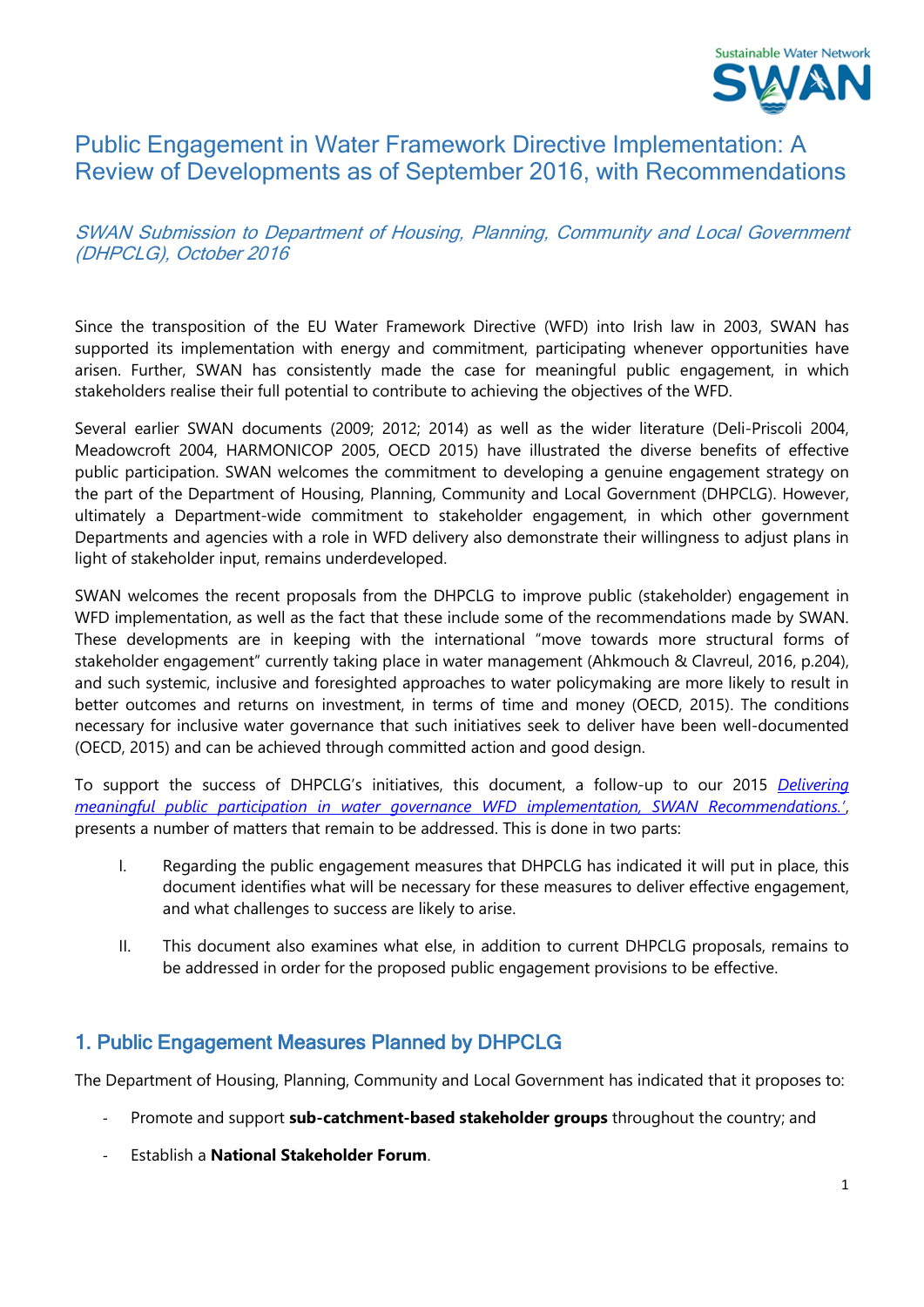SWAN supports both these mechanisms for stakeholder engagement providing they are enabled to fulfil meaningful and effective roles: if it is worth doing, it is worth doing well. Simply put, this means that these initiatives must demonstrate certain characteristics, the most essential of which we outline below.

## 1.1 Sub-Catchment-based Stakeholder Groups

There is a risk that these local grassroots groups are mostly limited to river walks, clean-ups and "balsam bashing" exercises. In reality, they have the potential to significantly augment the collective capacity to deliver WFD objectives across the State by identifying local issues and participating in collaborative action to address these. It is vital that the potential of these groups is recognised, and that their number and efficacy are encouraged to increase over time. In order to be fully effective, these groups need:

- A. To be autonomous medium/long-term stakeholder groups;
- B. To have the clear primary goal of protecting the aquatic environment, without being compromised by other priorities;
- C. To be catchment or sub-catchment focused so as to dovetail with the best-practice, integrated catchment management approach adopted by the Environmental Protection Agency in WFD implementation;
- D. To engage active participation from across *all* stakeholder interests in the relevant sub-catchment;
- E. To be facilitated and supported with adequate resources by relevant agencies so that they can:
	- i. Raise awareness locally of the value of their aquatic environments;
	- ii. Identify the pressures on these (including undertaking citizen surveys, monitoring, etc.);
	- iii. Agree actions in response to those pressures to achieve healthy water and WFD objectives;
	- iv. Address issues at a local level to the maximum extent possible;
	- v. Secure necessary funding to resource their activities;
- F. To receive support for the further development of their capacities including through the hiring of fulltime staff; and
- G. To have clear, functional links and regular dialogue with the various agencies involved in implementation of the WFD, and to be integrated into the structures and mechanisms for delivery of the Directive.

This last point is vital. If stakeholder groups are to successfully seek solutions to problems that exceed their capacity for local resolution, they will need to be linked to wider structures and systems also working on these issues who can progress such challenges which the group itself cannot. It is equally important that the governance structures in place are responsive when such issues arise at this local level and also that they have the capacity to refer groups efficiently on to other stakeholder bodies working at a national scale on occasions when such bodies are in a better position to address the issue in question. Thus there is a need for a clear communications pathway to be provided and facilitated between grassroots local groups and the proposed National Stakeholder Forum.

The ultimate goal in facilitating these local stakeholder sub-catchment groups is successful collaborative actions to address pressures on aquatic environments. Such collaboration requires constructive dialogue between the sub-catchment groups and the officials of relevant authorities. It is suggested that the newly appointed **community water officers** are ideally placed to broker such liaisons.

Whether or not a single model ("one size fits all" approach) for sub-catchment stakeholder groups is appropriate is unclear. It is important that a number of different models be explored, ideally through pilot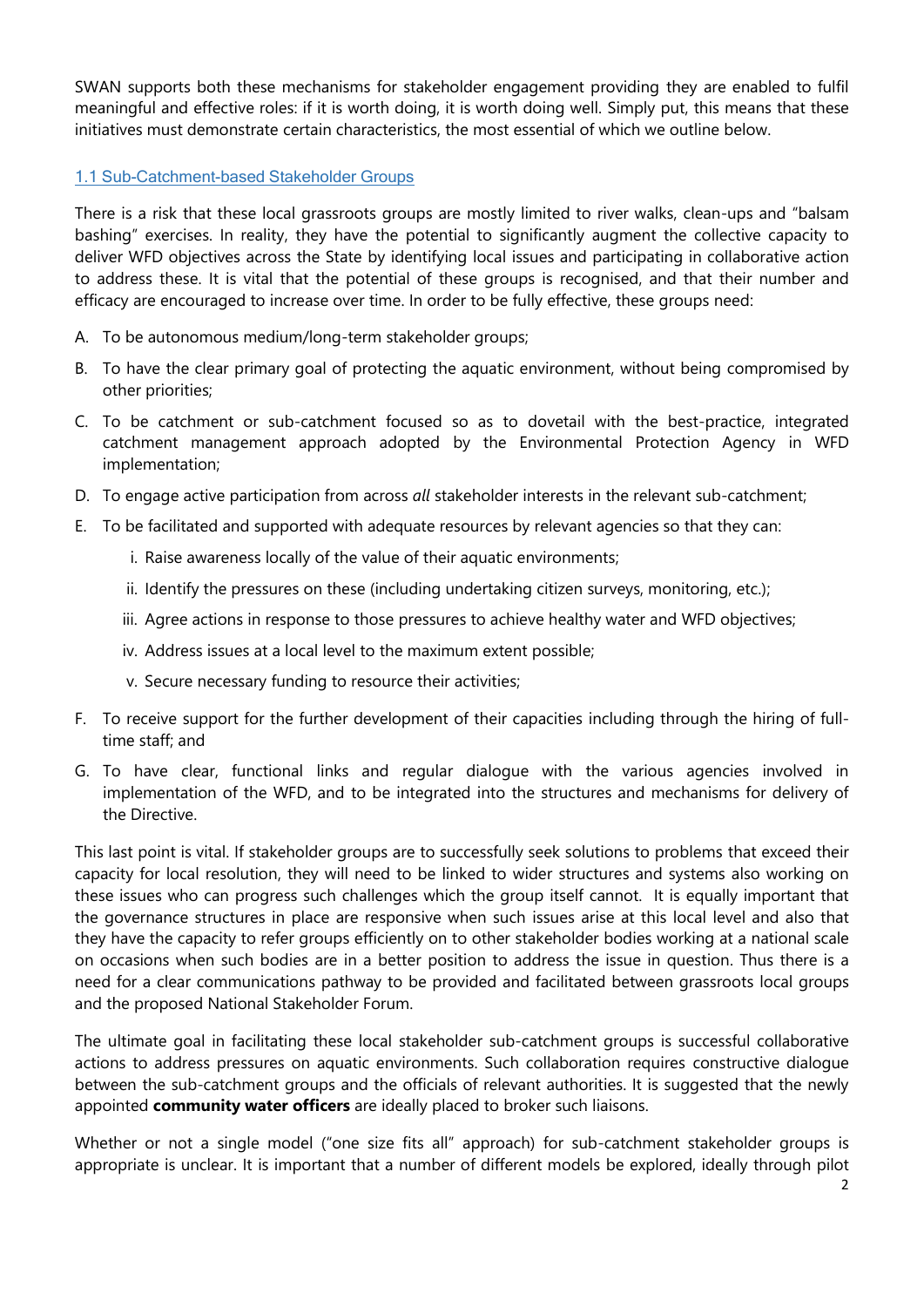projects, to identify successful options and criteria for their operation. In order to develop a better understanding of the optimum approach, it is important that DHPCLP commit to the future of these groups with support both political and financial. Pilot projects would also provide the opportunity to raise awareness among the public of such initiatives, as well as demonstrate the need for them.

These local initiatives must be flexible so that they may grow organically, actively and continually seeking to engage and include all interested stakeholders within the sub-catchment. Those involved may be local groups, individuals, or formal community structures whose common interest is the protection of the aquatic environment. It is inappropriate and inadequate to attempt to prescribe the membership of such groups, and reliance on structures such as the Public Participation Networks (PPNs) demonstrates a fundamental failure to understand both the limitations of the PPNs' role and the active role of stakeholder subcatchment groups.<sup>1</sup>

### 1.2 National Stakeholder Forum

 $\overline{a}$ 

While it has enormous potential, there is a risk that a National Stakeholder Forum could be an ineffectual talking shop if it is simply 'bolted on' alongside the governance structures set up for WFD delivery and other structures already in place. In addition, it requires very careful design so that it is not a political lobby-type structure but instead delivers the significant potential of a high-level policy advisory group, benefiting from extensive specialist sector-specific expertise.<sup>2</sup> To be effective, such a national forum must be:

- A. **Established with support from independent expert(s)** and with the clear goal of achieving the objectives of the WFD, which is enshrined in the Terms of Reference;
- B. Clearly tasked to explore means of addressing **issues that either by their nature (e.g. national regulations) are clearly not appropriate to be tackled at local level,** or which are referred from subcatchment stakeholder groups for this or other reasons (e.g. intractable issue with the relevant public authority). The Forum would be required to **explore possible solutions**, assessing the extent of agreement possible amongst stakeholders;
- C. Have a **specific, participatory, working role** rather than 'overarching' remit, in order to consider and address matters of substance (as described in B. above) and meet as regularly as is necessary (either in plenary or sub-committee) in order to do this effectively, and not less than once every two months;
- D. Made up of **balanced representation of stakeholder groups** through participation of national representative organisations, each of which commits to work as tasked;
- E. Allowed **autonomous operation**, so that stakeholder representative groups can **work separately from officials** while they explore possible policy responses that are mutually acceptable;

<sup>1</sup> While The PPN are an entirely appropriate *source* of representatives to WFD stakeholder bodies, they cannot constitute or replace local citizen action groups such as the stakeholder sub-catchment groups, since this is not a function of PPNs, which are purely representative. Moreover, the PPN are Local Authority bodies and so do not align with catchment units. In addition, the PPN do not represent all stakeholders: they represent the community and voluntary, social inclusion and environmental organisations, but not commercial interests, such as business, industry and farming. Therefore the PPNs cannot be the default engagement mechanism.

<sup>&</sup>lt;sup>2</sup> Involving stakeholders through a high-level policy advisory group can secure a range of benefits, which include: the contribution of extensive sector-specific expertise and specialist policy knowledge; the opportunity for stakeholders to discuss matters among themselves (i.e. not within a wider committee of officials, etc.), so that they can develop an understanding of one another's interests and concerns and reach agreed positions (whether consensus or qualified agreement), which they can then communicate to the relevant state agencies AND to their own constituencies; enabling focused and productive dialogue between the WFD staff and stakeholder policy groups, contributing a clear understanding of what the regulatory challenges are for implementation and allowing the stakeholders to take this into consideration in their deliberations; the possibility to secure support for measures that might otherwise prove difficult to implement and enforce.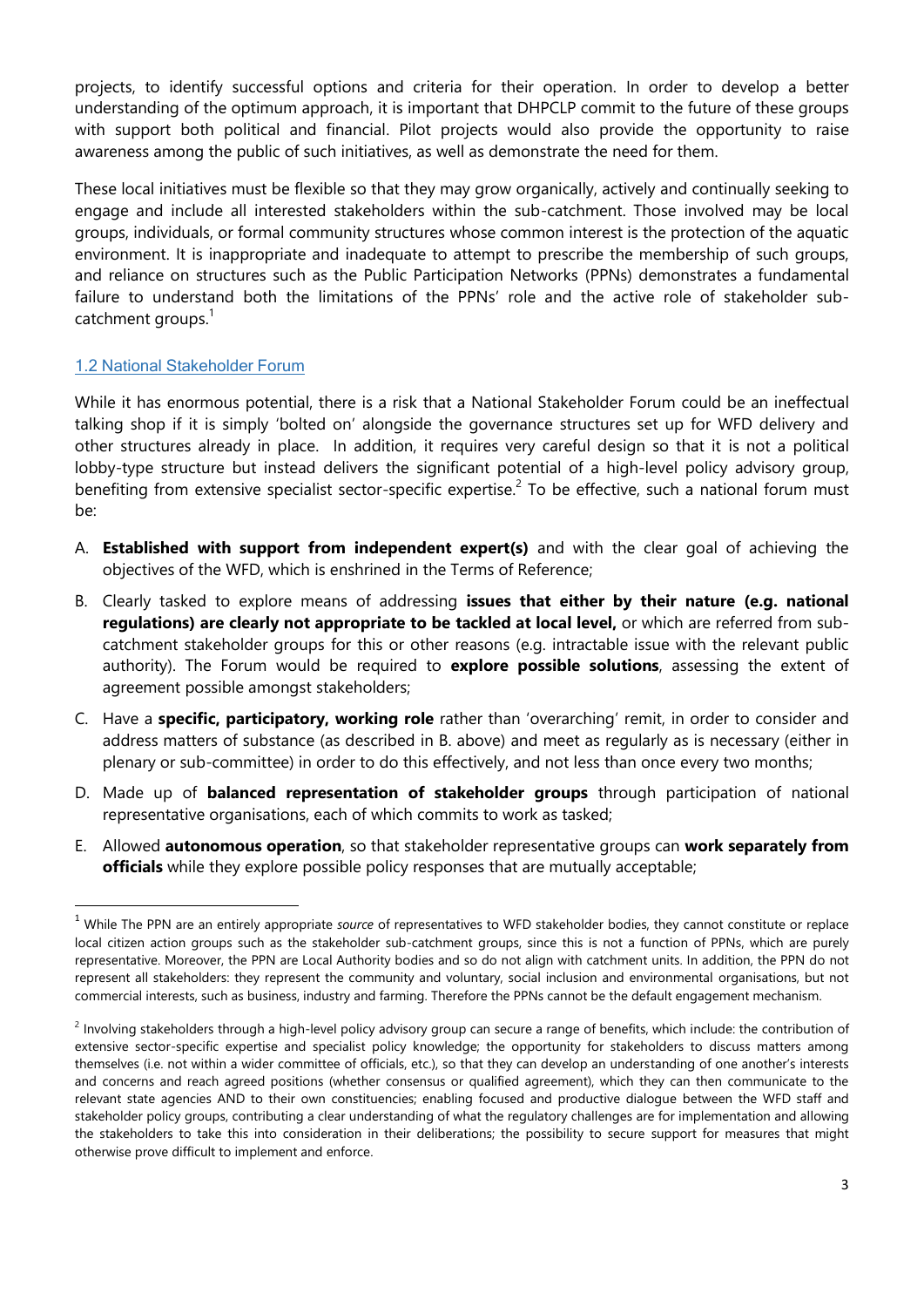- F. Equipped with **independent, skilled facilitation** and agreed terms of engagement (e.g. consensus/ qualified consensus, Chatham House rules/ confidentiality, protocols for communications between representatives and their constituent members, etc.) and
- G. Supported with **clear mechanisms for integration with the regulatory and administrative frameworks**, and linked with the proposed stakeholder sub-catchment initiatives in ways that allow for two-way communication and dialogue.

There are two immediate and practical challenges facing delivery and effective operation of both the stakeholder sub-catchment groups and the National Stakeholder Forum, and they are mutually reinforcing. The first of these is the almost total lack of public awareness of the Water Framework Directive, and the second is the present dearth of sub-catchment stakeholder groups (or entities that could fulfil this role).

*Lack of public awareness:* Since there is little or no public awareness of the WFD or, more importantly, of what it is trying to achieve, citizens have not had the opportunity to identify their interest in its implementation. In this situation it is extremely difficult to encourage engagement. This undermines the possibilities of initiating sub-catchment stakeholder groups and involving the necessary range of stakeholders. (The development of pilot schemes as recommended above would positively reinforce attempts to raise public awareness.)

Provision of a comprehensive website on WFD implementation in Ireland (www.catchments.ie) is to be welcomed, but without a significant and effective accompanying national initiative to raise public awareness, it cannot be successful or sufficient. There are existing proposals (SWAN 2009) and everevolving innovative and cost-effective ways in which this could be done (e.g. Guimaraes-Pereira et al, 2003, Jonsson 2005) that merit attention.

*Present lack of sub-catchment stakeholder groups:* Currently there are very few groups in existence that fit the description of sub-catchment stakeholder groups envisaged here, and their assisted establishment will take time. Most significantly, however, this paucity of groups operating at grassroots level means that the base from which a national stakeholder forum would be informed about issues that cannot be resolved locally is not present.

In response to this, SWAN proposes that the Department reconsider adopting a regional stakeholder forum network (previously proposed by SWAN) *as an interim measure*. This would enable local water officers to bring together stakeholder groups, often more easily identifiable at the larger scale, to begin to look together at the challenges in delivering WFD objectives and how this might be done. Such a mechanism would serve the fourfold purpose of:

- A. Raising awareness among stakeholder groups and organisations at that level;
- B. Engaging participants in looking at pressures and working collaboratively toward responses to these (modelling how sub-catchment stakeholder groups will ultimately work);
- C. Enabling the creation of links between such stakeholder groupings and those at the appropriate regional level within the relevant authorities; and
- D. Enabling participants to identify intractable issues for referral to the national stakeholder forum for consideration.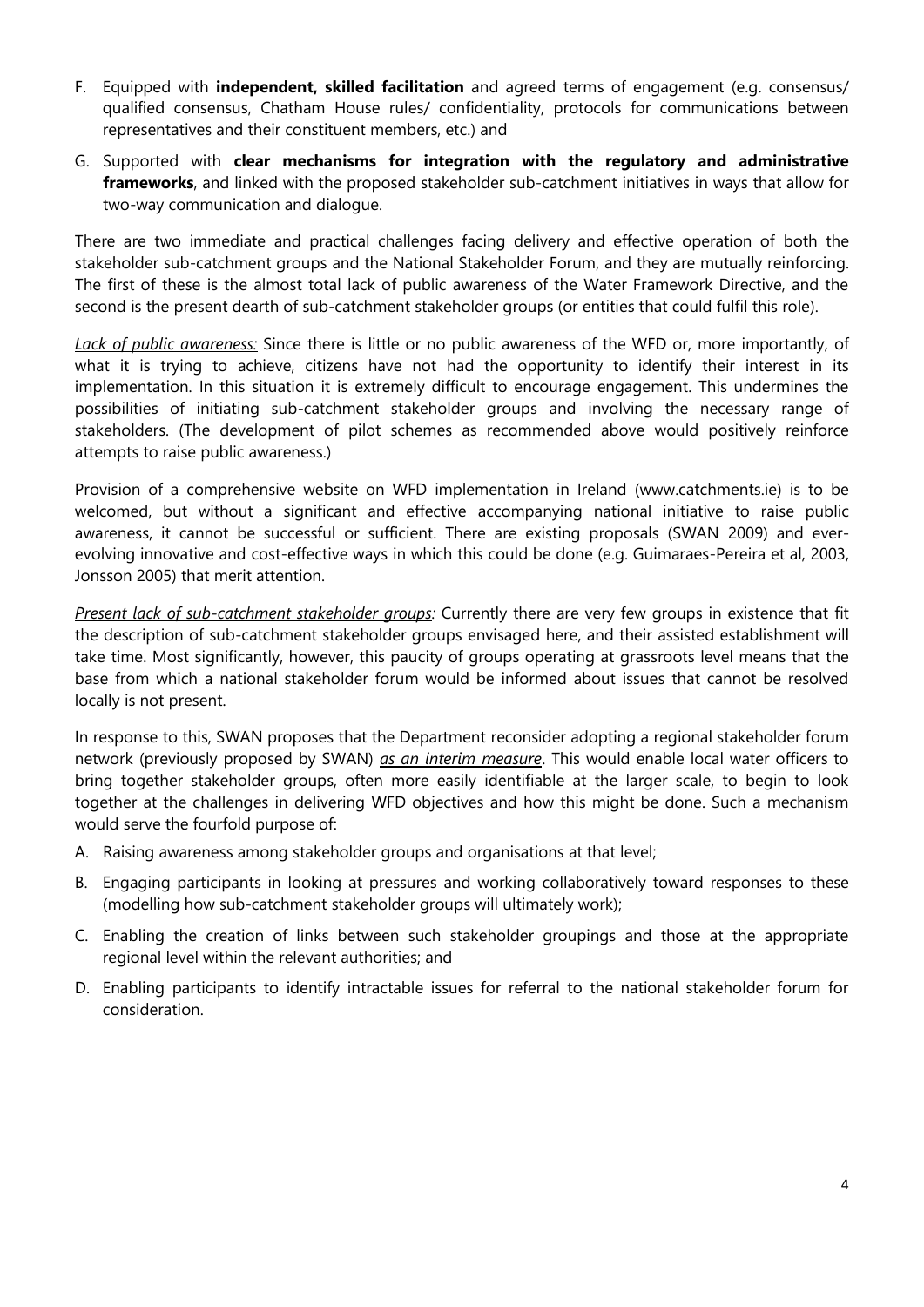# 2. Additional Conditions Necessary for Success of Public Engagement

In addition to the above**,** delivering meaningful public engagement will require that the structures and procedures established for WFD implementation to incorporate certain additional elements and measures in order to be effective and secure the public's confidence.

The following recommendations are supported by current best practice in the management of aquatic environments (US EPA, 2015) and public administration (Cooper *et al* 2006, Yang *et al* 2011).

## 2.1 Technical Support in Process Design

Whatever the structures put in place for public engagement, it is vital that the Department employ skilled engagement expertise in order to ensure that the operational processes set up are serviceable, robust and efficient. This would involve details such as integrating the tiers of engagement, communication systems, and setting out clearly the facilitation role in support of the National Forum and the necessary provisions for support of local stakeholder catchment groups.

## 2.2 Consistent Application of Integrated Catchment Management Approach

Integrated Catchment Management (ICM) is the internationally accepted best-practice model for managing the aquatic environment. This has been reflected in the shift from traditional top-down administrative approaches to those that are more deliberative, inclusive and bottom-up (OECD, 2011). While the EPA has adopted the ICM model, the details of Tier 3 (see Figure 1 below) of the present governance structure for WFD implementation which relate to the local authorities, who are responsible for implementation, do not reflect or apply a catchment approach. Nor is it clear how the EPA Programme of Measures Working Group or National Implementation Group can fulfil this function.



#### **Figure 1. Proposed structure of Tier 3 in present governance arrangements (LAWCO presentation to SWAN, 11-02-2016)**

Absolute clarity is needed as to which structures are vested with the necessary authority to provide catchment-based management, and where decisions are taken regarding the selection and implementation of measures at a catchment level. Similarly, details are needed as to how those proposed structures which are not coincident with catchments can effectively deliver catchment-management plans, and how they will mediate between these and other non-catchment based administrative provisions, such as development plans. Finally, stakeholder groups operating (appropriately) with a sub-catchment focus need to be clear on how they can relate to such structures in a meaningful or effective way.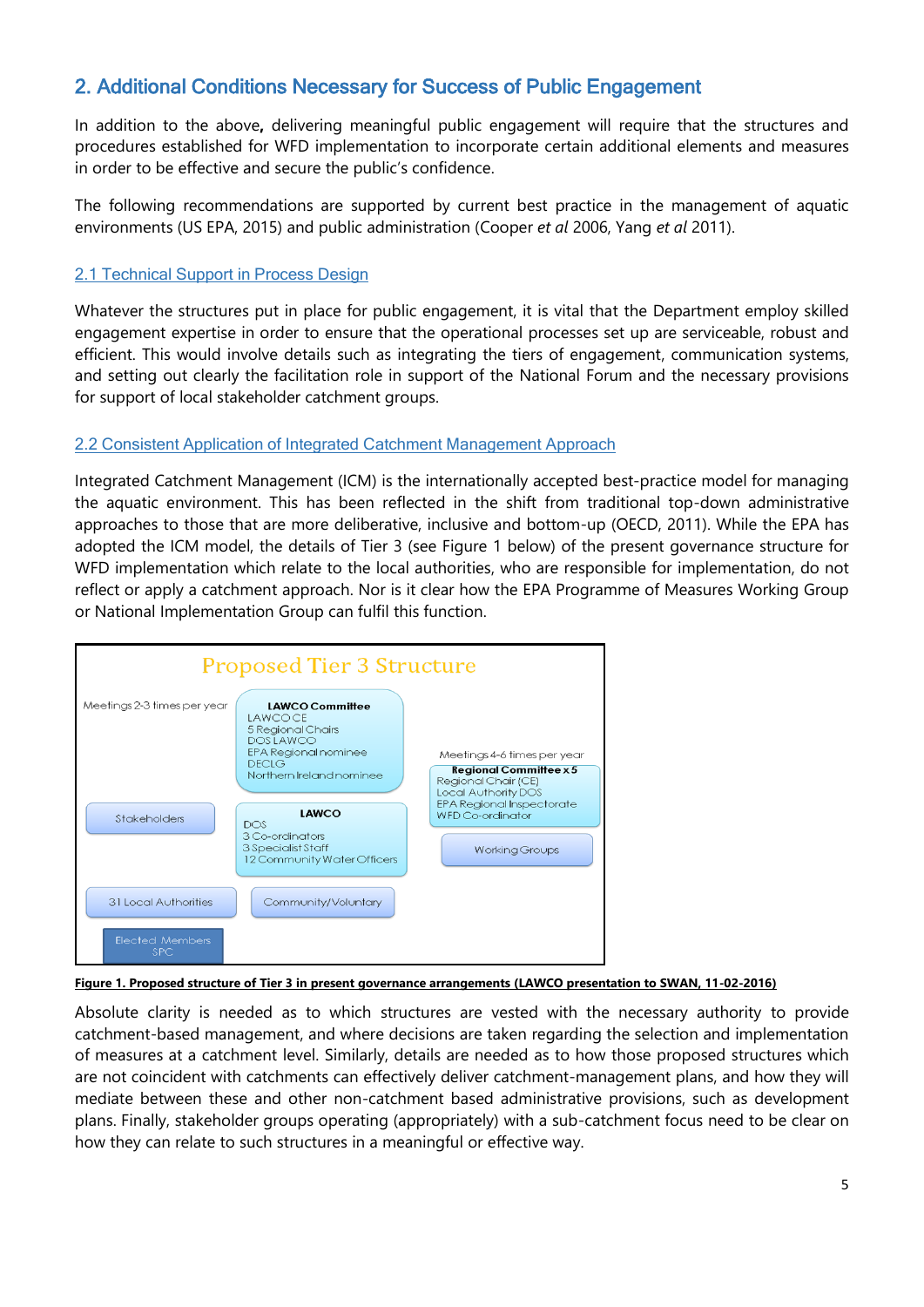It is imperative that the governance structures demonstrate the consistent application of ICM. If the proposed structures continue as presently set out, and do not reflect such an approach, then convincing provisions must be made (and made public) as to how they can adequately support an ICM approach.

|                                    | <b>Prediction and control regime</b>                                                                         | Integrated, adaptive regime                                                                                              |
|------------------------------------|--------------------------------------------------------------------------------------------------------------|--------------------------------------------------------------------------------------------------------------------------|
| Management<br>paradigm             | Prediction and control based on a<br>mechanistic systems approach                                            | Learning and self-organization based on a<br>complex systems approach                                                    |
| Governance                         | Centralized, hierarchical, narrow stakeholder<br>participation                                               | Polycentric, horizontal, broad stakeholder<br>participation                                                              |
| Sectoral integration               | Sectors separately analysed resulting in policy<br>conflicts and emergent chronic problems                   | Cross-sectoral analysis identifies emergent<br>problems and integrates policy implementation                             |
| Scale of analysis and<br>operation | Transboundary problems emerge when river<br>sub-basins are the exclusive scale of analysis<br>and management | Transboundary issues addressed by multiple<br>scales of analysis and management                                          |
| <b>Information</b><br>management   | Understanding fragmented by gaps and lack<br>of integration of information sources that are<br>proprietary   | Comprehensive understanding achieved by<br>open, shared information sources that fill gaps<br>and facilitate integration |
| <b>Infrastructure</b>              | Massive, centralized infrastructure, single<br>sources of design, power delivery                             | Appropriate scale, decentralized, diverse sources<br>of design, power delivery                                           |
| Finances and risk                  | Financial resources concentrated in structural<br>protection (sunk costs)                                    | Financial resources diversified using a broad set<br>of private and public financial instruments                         |
| Environmental factors              | Quantifiable variables such as BOD or nitrate<br>concentrations that can be measured easily                  | Qualitative and quantitative indicators of whole<br>ecosystem states and ecosystem services                              |

#### **Table 1. Comparison between the current system and an integrated, adaptive water management regime (Pahl-Wostl, 2007)**

The international paradigm shift away from traditional predict-and-control models of resource management towards adaptive management regimes requires an integrated approach to the human, physical, biological, and biogeochemical components of the water system and their interactions (Pahl-Wostl 2007; see table 1. above for a summary of differences in approach and the subsequent diagram overleaf that illustrates the integrated and iterative nature of adaptive management). Such a management approach is focused on increasing the adaptive capacity of water systems<sup>3</sup>, so that they are more ecologically and socially resilient and better equipped to handle stresses that are increasingly complex and difficult to predict. So, just as the scientists consider factors related to aquatic resources in an integrated way, the administration and management of those resources must reflect this integration also in order to enable effective, future-proofed management.

The enhanced features of the adaptive model shown in Table 1. enable improved responsiveness and a better ability to cope with increasingly complex and challenging pressures. Figure (2) below illustrates how adaptive management operates cyclically, rather than in a linear and sequential approach. This can be seen in particular in the 'Response (R)' stage of the DPSIR model (see especially the emphasis on assessment and monitoring). It also demonstrates the need for an effective integrated approach to governance of water

 $\overline{a}$ 

<sup>&</sup>lt;sup>3</sup> Including water management systems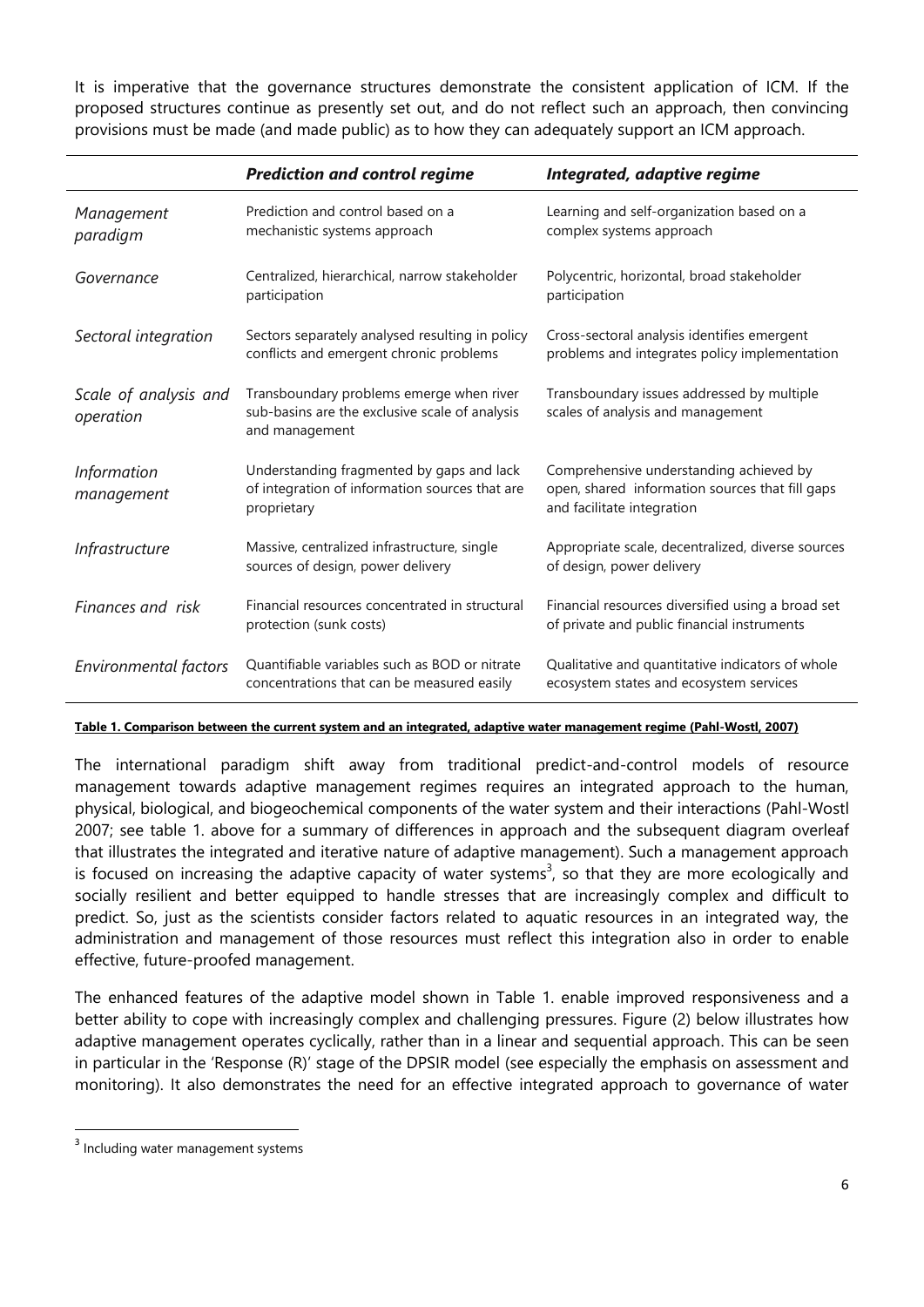management in order that all the relevant variables can be considered and addressed cohesively, as is required for successful integrated catchment management.



**Figure 2. Adaptive management represented in an extended PSIR (Pressure-State-Impact-Response) framework (Pahl-Wostl. C., 2007). (The boxes indicate the type of variables and processes that are of importance.)** 

In addition to the importance of clarity of roles and collaboration within governance to deliver results, it is vital to develop and sustain the capacity of all parties (authorities, experts, interest groups and the public) to effectively manage their (sub-) catchments. This social learning embraces "collective action and the resolution of conflicts require[ing] that people recognize their interdependence and their differences and learn to deal with them constructively. The different groups need to learn and increase their awareness about their biophysical environment and about the complexity of social interactions." (Pahl-Wostl 2007, p.56).

#### 2.3 Culture of Openness and Transparency

As highlighted by the OECD (2015), transparency and openness at all levels both between agencies and with stakeholders is vital in water governance. Moreover it is also a fundamental prerequisite of the adaptive management approach, as outlined above.

While the minutes of WPAC meetings are now available and this is welcomed, this practice is not being applied consistently across the various elements of the governance structure. There is no public information about the membership or work of key structures, such as the National Implementation Group and Programme of Measures (and other) Working Groups, which now appear to be making key decisions regarding the contents of the PoMs, the central tool for WFD implementation. The lack of transparency around their operation is emblematic of a traditional, outdated and ineffective 'Centralized [and] hierarchical' (Pahl-Wostl, 2007) command-and-control approach to water governance.

Building successful collaborative relationships demands an open approach. This requires a commitment within implementation structures whereby the sharing of information becomes standard practice rather than the exception.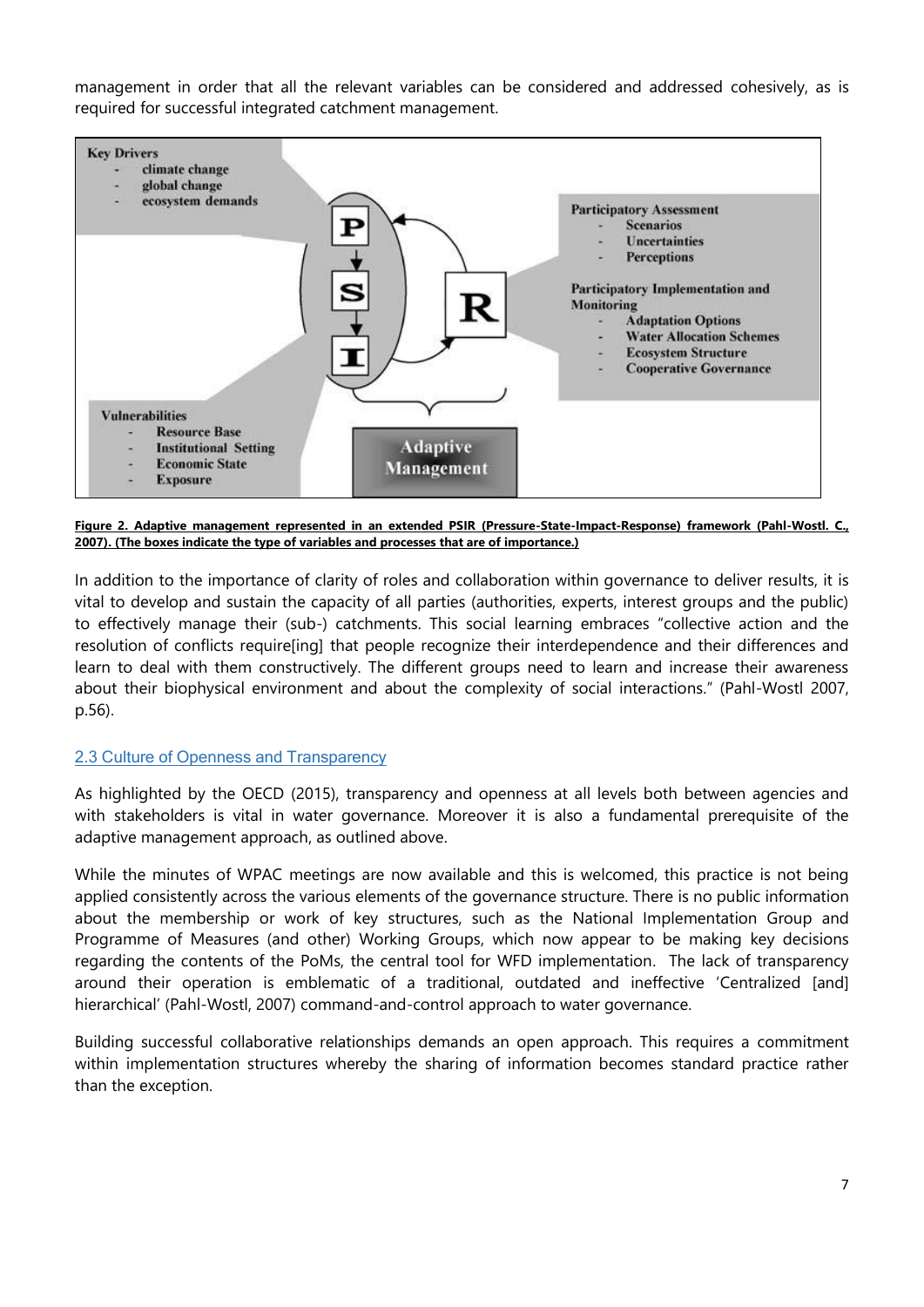## 2.4 Appropriate Staff Skills and Resources

It is SWAN's understanding that the full staffing complement under the existing structures are now in place. It is to be hoped that these individuals have skill sets suited to their roles. It remains important that they are provided with opportunities for additional training where this is found to be necessary, particularly in relation to establishing successful relationships with stakeholders and facilitating the work of the stakeholder sub-catchment groups, including providing conflict resolution.

### 2.5 Elucidate Operation of Governance Structures and Undertake Regular Reviews

SWAN has repeatedly made clear its contention that appropriate, fit-for-purpose governance structures are a necessary prerequisite for both the successful delivery of WFD objectives and for meaningful public participation in this. The vital importance of effective governance in water management has been clearly recognised by the EU and OECD among others; these bodies also see the need for accountability as contributing to a compelling imperative to evaluate stakeholder engagement in governance of water management (OECD, 2015).

For engagement processes to be relevant and effective, they must balance what they are trying to achieve, the resources they require and the degree to which they succeed in reaching the intended objectives (Akhmouch & Clavreul, 2016). It is therefore vital to critically review the design and performance of engagement structures and outcomes to ensure that this balance is achieved.

These engagement structures are of course part of the wider governance system. SWAN maintains that the governance overhaul necessary to secure the active integrated collaboration of diverse government departments and relevant state agencies, and to earn the confidence of stakeholders, has only very partially been achieved in the 3 Tier "operational structure" which is now established.

The information provided publicly on this operational structure fails to give adequate details of how the various tiers relate to one another, how the structures within individual tiers relate, or on the functions of the structures concerned. Nor is there any articulation of how these structures will engage with other state agencies and with stakeholders. This information is necessary in order to assess whether the structures have the potential to function effectively. (The proposal in 2.1 above for technical support in process design is proposed so as to ensure that these structures can operate as intended.)

If in practice this wider governance system is not serviceable, the public engagement structures discussed above cannot function as intended and effective participative governance cannot be delivered. It is therefore of equal importance that the performance of the overall water governance provisions is also critically reviewed.

The OECD (2015) has identified the five key obstacles for effective stakeholder engagement, namely;

- 1. a lack of political will and leadership;
- 2. a lack of clarity on the use of stakeholder inputs;
- 3. institutional fragmentation;

 $\overline{a}$ 

- 4. lack of funding to sustain the engagement process; and
- 5. conflict of interest and consultation "capture".<sup>4</sup>

<sup>&</sup>lt;sup>4</sup> Consultation capture includes the challenges in handling differences of opinions and positions from diverse stakeholder interests and how these are to be adequately collected, understood, communicated, and used constructively, avoiding the temptation simply to collect responses and do nothing with them.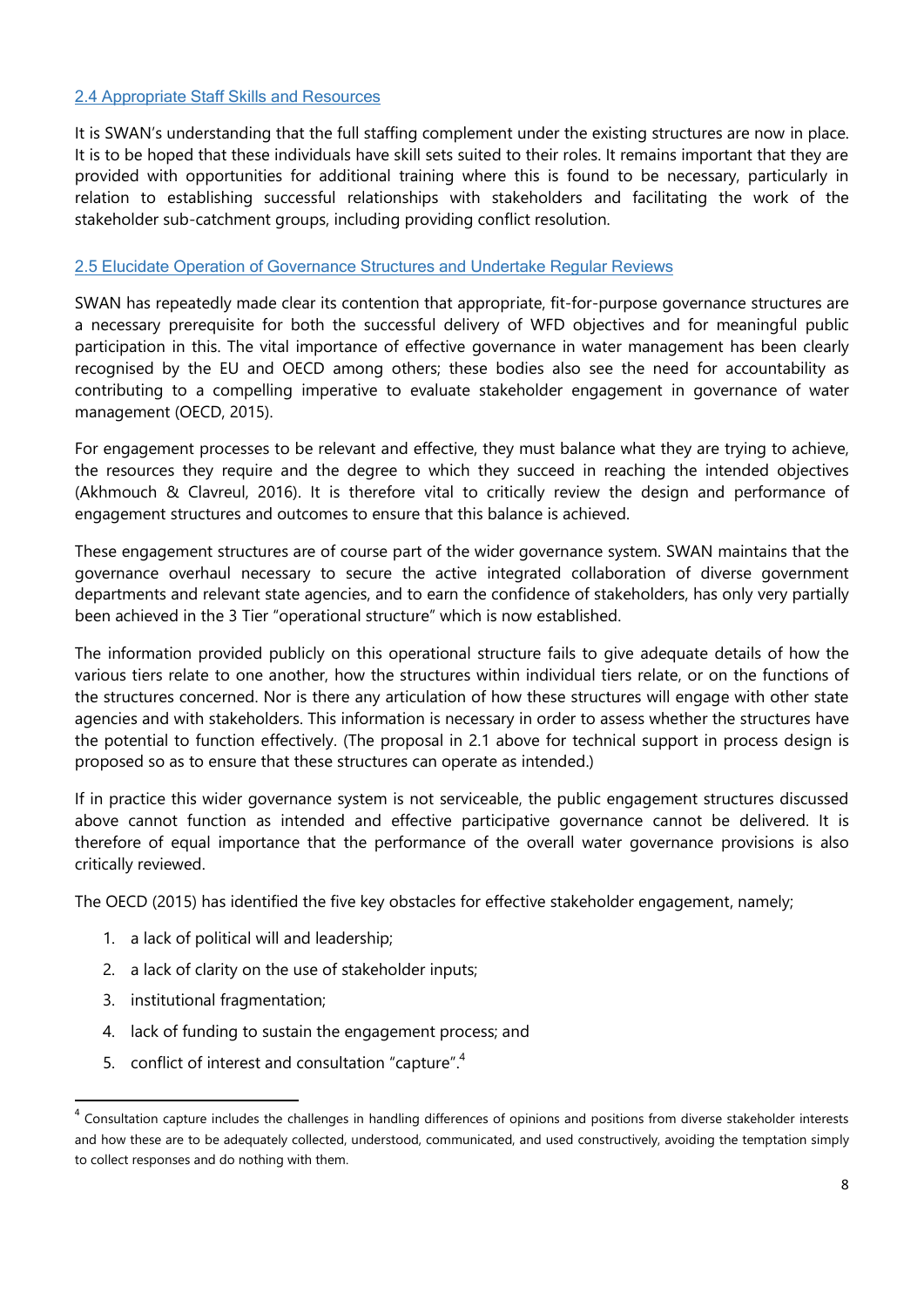It is clear that each of these have been present in the Irish context. In light of this, SWAN proposes that DHPCLG commit to a regular review (every 5 years) of the governance provisions for WFD delivery, including public engagement provisions, in order to assess how effectively these obstacles have been addressed. The review would identify lessons learned and adjust for future improvements, consistent with social learning and adaptive management best practice (Ahkmouch & Clavreul, 2016).

## 2.6 Willingness to Adapt and Incorporate / Respond to Stakeholder Inputs

A crucial determinant of the success of public engagement, once the opportunity for it has been adequately provided, is the ability of stakeholders to influence outcomes. This is determined by the willingness (or otherwise) of those involved in the relevant agencies and structures, both technical and administrative in capacity, to allow the adjustment or adaptation of plans in light of significant quality inputs from stakeholders. Without this, investment in good structures and processes of engagement can be no more than window dressing.

Experience has demonstrated that such change represents a significant challenge for individuals and institutional culture, and demands an appreciation of, and exposure to, the superior results that can be achieved by effective engagement. Having adopted the OECD Principles on Water Governance (OECD, 2015b), there is now a real opportunity for Ireland to demonstrate its commitment to promoting stakeholder engagement for informed and outcome-oriented contributions to water policy design and implementation in the delivery of the Water Framework Directive. This represents not only an opportunity to bring about enhanced water management, but it would also "trial-run" an integrated approach, potentially very useful in future for other resource management challenges and administrative functions in Ireland.

## **Conclusion**

SWAN welcomes the recent undertakings of DHPCLG to embrace stakeholder engagement, and will support related initiatives. However, we issue the stiff caution that this approach needs to be wholehearted and committed, addressing the issues raised above (among others) to ensure success. Without institutional change and the necessary resources devoted to growing and supporting stakeholder groups, the DHPCLG risks establishing a structure that look good on the outside but is ultimately lacking in substance, thus rendering its own best efforts toothless.

Ireland in now ideally placed to learn from the mistakes of other Member States and to benefit from the significant work done by reputable bodies like the EEA and OECD very recently in order to design a modern and cost-effective public engagement strategy that contributes significantly to achieving WFD objectives and to securing a sustainable future for Ireland's water resources.

When combined with well-designed and well-delivered mechanisms which enable stakeholders to participate in a constructive way that generates high-quality contributions to a collaborative process, the possible gains from public engagement, both for the aquatic environment and for civic relationships, will be immense.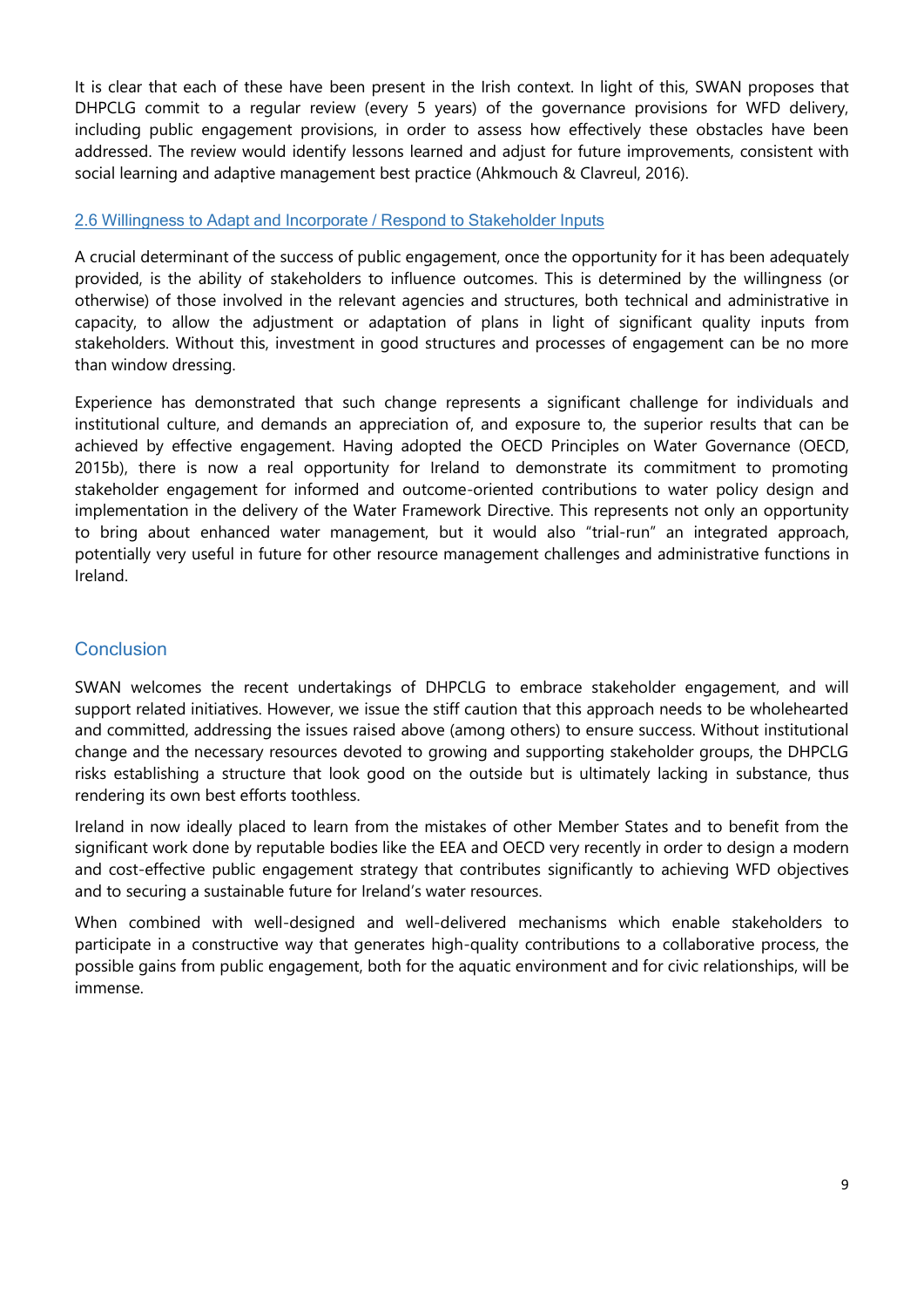**References** 

| Akhmouch, A. &<br>Clavreul, D.                                                                                                                  | 2016 | Stakeholder Engagement for Inclusive Water Governance: "Practicing<br>What We Preach" with the OECD Water Governance Initiative. Water, 8,<br>204.                                                                                            |
|-------------------------------------------------------------------------------------------------------------------------------------------------|------|-----------------------------------------------------------------------------------------------------------------------------------------------------------------------------------------------------------------------------------------------|
| Bouwen, B. & Taillieu,<br>Τ.                                                                                                                    | 2004 | Multi-Party Collaboration as Social Learning for Interdependence:<br>Relational Knowing for Sustainable Natural Resource<br>Developing<br>Management. J. Community Appl. Soc. Psychol. 14, 137-153.                                           |
| Delli-Priscoli, J.                                                                                                                              | 2004 | What Is Public Participation in Water Resources Management and Why Is<br>It Important? Water International, 29(2), 221-227.                                                                                                                   |
| Cooper, T. L., Bryer, T.A.<br>& Meek, J.W.                                                                                                      | 2006 | Citizen-Centered Collaborative Public Management. Special issue, Public<br>Administration Review 66: 76-88.                                                                                                                                   |
| Craps, M. (ed)                                                                                                                                  | 2003 | Social Learning In River Basins Management. Report of work package 2<br>of the Harmoni-COP project (www.harmonicop.info).                                                                                                                     |
| Folke, C., Hahn, T.,<br>Olsson, P. & Norberg,<br>J.                                                                                             | 2005 | Adaptive governance of social-ecological systems. Annual Rev. Environ.<br>Resources 30: 8.2-8.33.                                                                                                                                             |
| Guimaraes-Pereira, A.,<br>Rinaudo, J.D., Jeffrey,<br>P., Blasques, J., Corral-<br>Quintana, S.A.,<br>Courtois, N., Funtowicz,<br>S. & Petit, V. | 2003 | ICT tools to support public participation in water resources governance<br>and planning: experiences from the design and testing of a multi-media<br>platform. J. Environ. Assess. Policy Manag. 5, 395-420.                                  |
| HarmoniCOP                                                                                                                                      | 2005 | Learning Together to Manage Together: Improving Participation in Water<br>Management. HarmoniCOP, Osnabruck.                                                                                                                                  |
| Huitema, D. & Becker,<br>G.                                                                                                                     | 2005 | Governance, Institutions and Participation: a Comparative Assessment of<br>Current Conditions in Selected Countries in the Rhine, Amu Darya and<br>Orange River Basins. NEWATER report series, No.7, www.newater.info.                        |
| Jonsson, A.                                                                                                                                     | 2005 | Public Participation in Water Resources Management: Stakeholder Voices<br>on Degree, Scale, Potential, and Methods in Future Water Management.<br>AMBIO: a Journal of the Human Environment, 34(7):495-500.                                   |
| Meadowcroft, J.                                                                                                                                 | 2004 | Organisations<br>Public<br>Communities,<br>and Government:<br>Citizens,<br>Participation in Decision-Making for Sustainable Development. The<br>Challenge of Adapting Form to Function. Lafferty, W.M (ed), Edward<br>Elgar, London, 162-190. |
| Organisation for<br>Economic Co-<br>operation and<br>Development (OECD)                                                                         | 2011 | Water Governance in OECD Countries: a Multi-Level Approach. OECD<br>Studies on Water; OECD Publishing, Paris, France.                                                                                                                         |
| Organisation for<br>Economic Co-<br>operation and<br>Development (OECD)                                                                         | 2015 | Stakeholder Engagement for Effective Water Governance.<br>OECD<br>Publishing, Paris, France.                                                                                                                                                  |